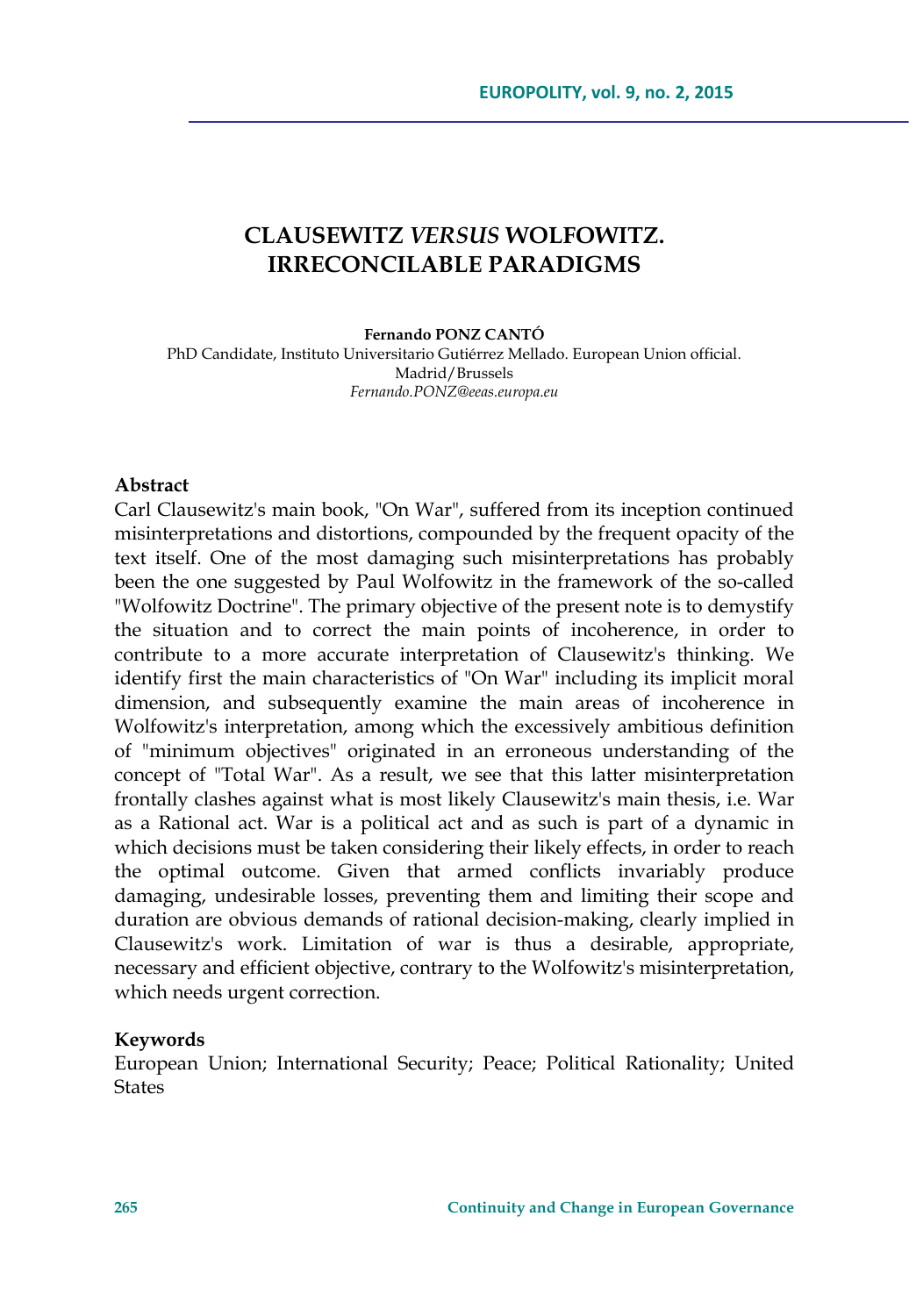## **1. INTRODUCTION: UNDERSTANDING WAR**

Very few works have so profoundly marked war theories as the complex, multidimensional text that Carl Clausewitz succinctly titled "On War" (or "About War")<sup>1</sup>. Its fundamental thesis, deceptively simplistic, may perhaps be summarized in a few words: War does not interrupt politics, but is an essential, inseparable part of them. This is not, as some still repeat from very diverse political perspectives, a celebration of conflict, and even less a cynical *boutade*. The point is, quite the reverse, to demonstrate that contrary to the perspective that makes War an illogical exceptionality, armed conflicts have always their internal logic. True, in order to de-cypher this logic, one needs to have the necessary keys and information elements, and Clausewitz tells us without any doubt that this is a formidable task. But it is also an essential one because, ultimately, in order to avoid war or at least to minimize its consequences, it is absolutely necessary to understand its dynamics, reasons and possible solutions. Thanks to Clausewitz – and this is, perhaps, his greatest and more lasting contribution – war is no longer an ununderstandable escape from logic, the more or less apocalyptic triumph of folly, but a social, political process which, as any other such processes, has certain origins, certain motivations, certain objectives and solutions. It is impossible to limit this idea to just one particular quotation because it is present throughout the work of Clausewitz; but it is very important in this respect to read in depth the whole of Chapter 1 in the First Book of "On War".

It must be noted that Clausewitz carefully avoids any far-reaching moral judgement. This is perhaps one of the reasons why this book has been systematically presented by some as lacking moral sense. This is not the case. The simple fact is that the author is conscious that his objective is not to pass ethic judgement about human behaviour, but to point out that armed conflicts are part of that behaviour, and that they are therefore covered by the same laws applying to any other area of social activity. This is, beyond doubt, the first essential step for any further moral or ethical reflection. In that sense, Clausewitz's contribution precedes and facilitates such a reflection.

<sup>&</sup>lt;sup>1</sup> We will use for this study the authoritative 1976 Howard and Paret translation (see references).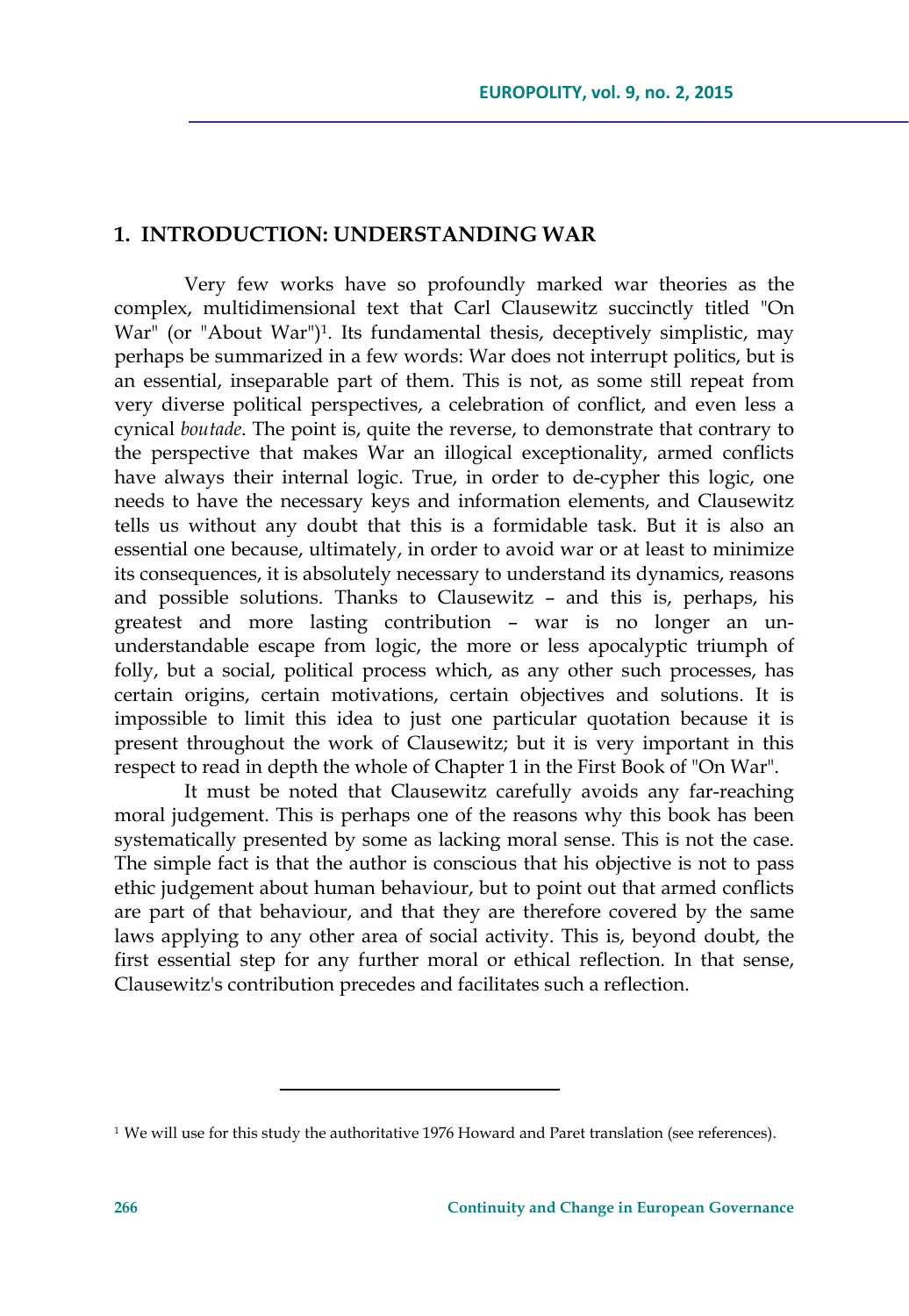### **2. CLAUSEWITZ IN HIS TIME**

Carl Von Clausewitz (1780-1831) was not a philosopher, even less a moralist, but he was not without moral sense either. The fact is that his objective in "On War" was simply not in the field of ethics. This distant approach has provoked continued misunderstandings, compounded by the fact that some of his expressions are certainly obscure and could be interpreted as signs of a certain degree of bellicism. In order to understand why the German thinker may seem sometimes to celebrate violence – although this is not, as we will see, the author's position – it is useful to review the historical background and context of the time when the book was written.

The most important factor during that historical period was beyond any doubt the Napoleonic Wars, whose horror and nature, so different from previous conflicts, impregnated Clausewitz's works: "Clausewitz's insights are thoroughly grounded in the military experience of the Napoleonic Wars, especially that of the Russian campaign— he was, after all, both a historian and a theorist" (Drohan 2006). Napoleonic Wars in this context must be understood in the first place as a subversion of existing order at all levels, and especially concerning the total mobilisation of society, as well as the ideological component of conflict as a confrontation of peoples and nations, no longer part of a dynastic logic. The leadership element, accepted by the whole of society and therefore mobilising it, is closely connected to the influence of the French Revolution and the global participation of citizens in the common effort, be it of social or bellic nature.

Clausewitz understood very well that the profound social changes brought to the whole of Europe by the French Revolution and the Napoleonic Wars had not been defeated by the triumphant Allies and the Vienna Congress but, on the contrary, and even though Napoleon's own troops had been defeated in the battlefield, the ideological contributions that they disseminated throughout Europe had profoundly permeated the Continent. Clausewitz does not seem interested, however, in the social, moral or philosophical dimensions, rather and almost exclusively he is focused on the consequences of such a situation on the military doctrine area. And it is in this field that the clearest consequence of these cataclysms creates a new military doctrine which considers War not as a punctual, exceptional event, but as a political act which may be more or less frequent but which is always regulated by the same inexorable laws.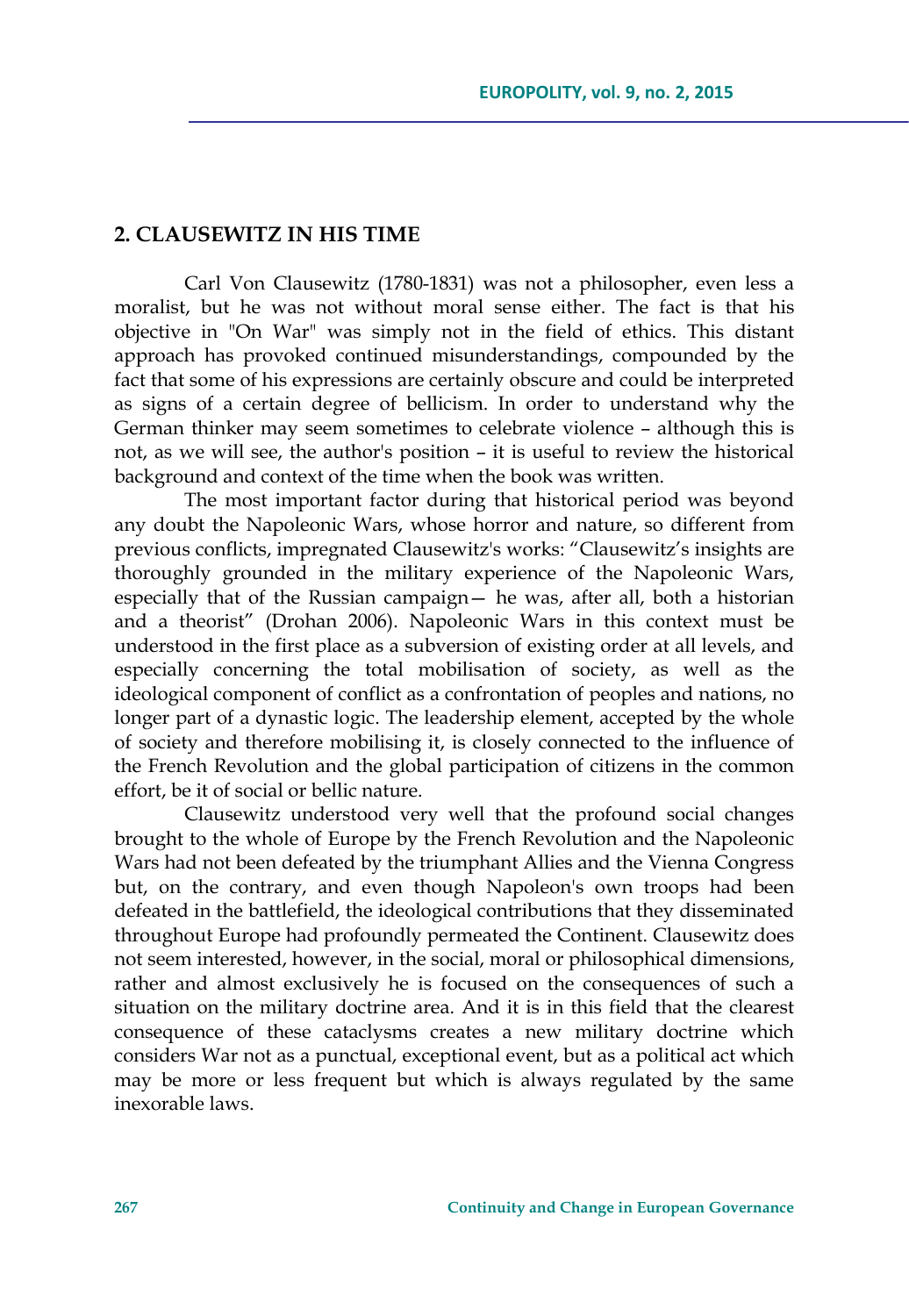## **3. THE LOGICAL CONSTRUCTION OF CLAUSEWITZ**

It is essential to understand and highlight that Clausewitz is not an author who advocates unlimited or absolute war. On the contrary, his positions lead logically to the rejection of this possibility, as lacking rationality. War is, certainly, an act of violence aimed at compelling the enemy to accept and implement our will. But it is an act whose limitation is precisely, according to the author, rationality: it is an instrument, possible but not necessarily desirable, that must be kept "at hand" and that, if need be, must be carefully and sensibly dosed. It must however be recognised that the bellic phenomenon has its own dynamics and feedback processes; in that sense it is not an exaggeration to affirm that the "natural" tendency of War is towards the extremes: human passions, once unleashed, will suffer few brakes; on the other hand, the temptation to maximise the impact and the benefits of such strenuous efforts and incurred sacrifices will be correlated to the dimension of the sacrifices themselves, and this is an endless spiral potentially leading to indefinite confrontation. Unless, of course, we accept Clausewitz's thesis and we, therefore, consider that conflict is always oriented towards the achievement of some kind of political objectives; and must never be left to its own laws and dynamics. This takes Clausewitz to a new stage of thought, in which he considers that in order to be really absolute, and therefore lacking in logic, War must necessarily be conceived as an isolated act, external from politics and State dynamics, conducted exclusively by the operating armies, and aiming at a total final result. Clausewitz clearly considers such an idea preposterous and without foundation, as he firmly believes – and demonstrates – that War follows the laws of politics. Accordingly, it simply does not make sense to preconize an absolute, ultra-political War.

However, Clausewitz does not take his brilliant approach to the field of moral or ethical conclusions, even though at that stage of his reasoning he could perfectly well have chosen to follow that road, if only to support his main thesis. He is, however, eminently a military person, a thinker on War, and he carefully abstains from passing any moral judgement. With a coherence and consistency which one is tempted to brand as traditionally Germanic, he sticks to his field and refuses to venture into other connected, but different areas. Perhaps he considers that other thinkers may be better placed to do that.

Indeed, there is no scarcity of philosophers contemporary to Clausewitz who will focus on the subject of violence from the moral or ethical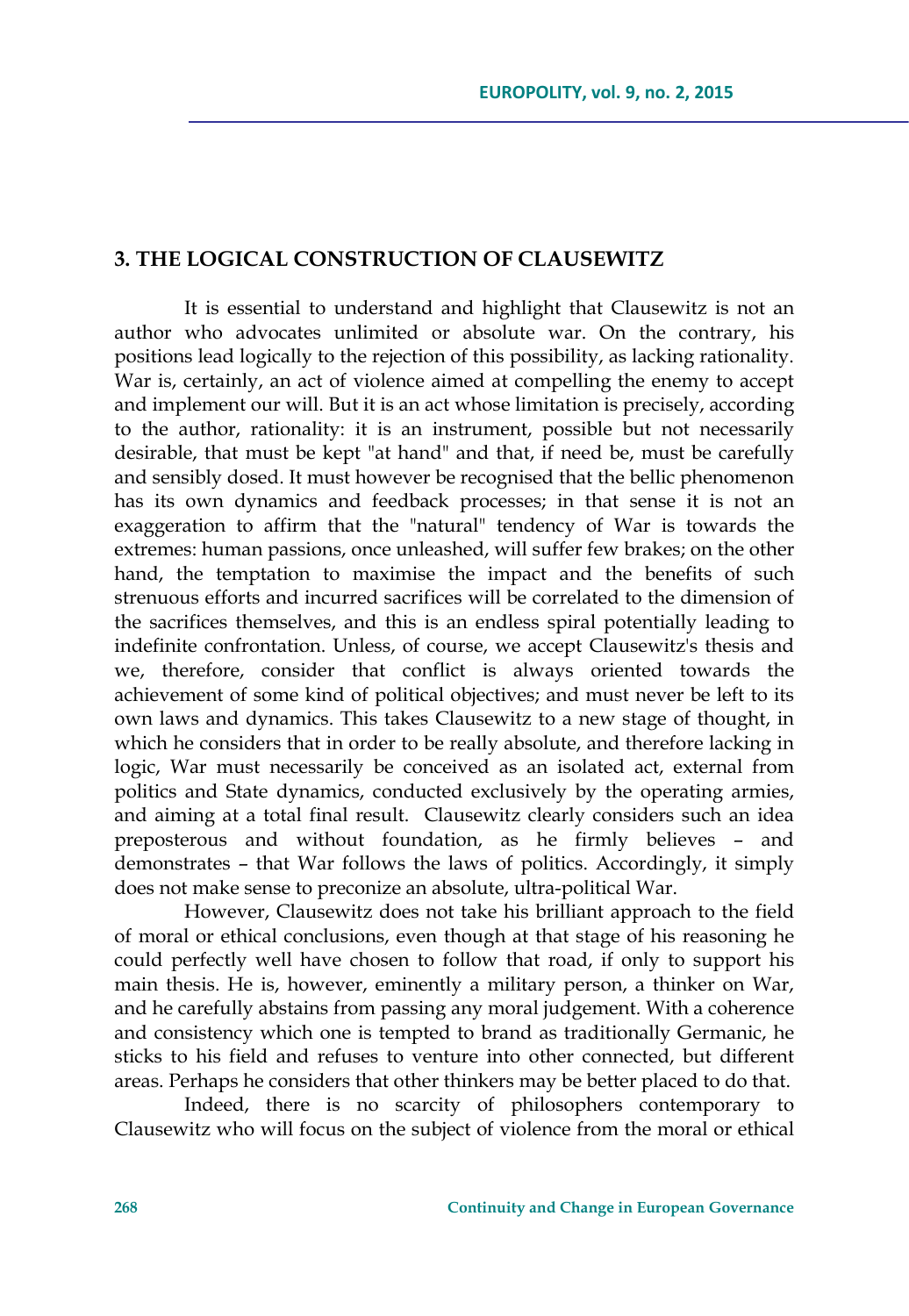viewpoint. For Hegel, as for Clausewitz, war is an essential feature of human life: it is not absolute evil, but a rational possibility. Under a clear influence of the French Revolution, Hegel tells us that modern War mobilises the entire citizenship and through that means it reinforces the coherence and consistence of societies. The most pessimistic side of the author seems focused on the problems and challenges in ensuring respect for international law, which will always be closely correlated to the capabilities of states to exercise pressure, in a dynamic in which, naturally, the most powerful states will have a tendency to adapt their respect of the law to the extent to which it is consistent and supportive of their own interests and motivations. Nonetheless, Hegel proposes to always try to ensure respect for at least certain principles, even in situations of War:

"The fact that states reciprocally recognise each other as states remains, even in war  $$ the state of affairs when rights disappear and force and chance hold sway  $-$  a bond wherein each counts to the rest as something absolute. Hence in war, war itself is characterised as something which ought to pass away. It implies therefore the proviso of, the jus gentium — that the possibility of peace be retained (and so, for example, that envoys must be respected), and, in general, that war be not waged against domestic institutions, against the peace of family and private life, or against persons in their private capacity" (Hegel 1821, 319-320).

This logic is similar to that followed by Fichte, albeit the latter takes a somewhat more extreme position, while keeping in line with a comparable logic. Fichte, whose postulates are otherwise quite different from Clausewitz's – even though the two are often associated – thinks that War may be a sacred cause, even a moral necessity for a Nation (in this case, the embryonic German fatherland). True, there may be other interpretations, with different nuances and perspectives, of the author's position (Martinez Cinca 2004), but it can be safely argued that Fichte provides the basis for subsequent ideologies and even for the virulent nationalism of the XXth century. He thus becomes, at least to some extent, and more or less consciously, the intellectual inspirer for the processes which would eventually lead to extreme nationalistic violence the following century. Whichever is the exact degree of Fichte's responsibility and bellicism, it would be plainly wrong to associate Clausewitz to this trend.

Fichte is contradicted in a most direct way by his own mentor, Kant, whose intellectual construction considers war as a clear evil, to be eradicated, a radical idea which goes far beyond any positions of both Fichte and Hegel. Nonetheless, it is clear that Kant is not the utopian idealist that some current neo-Hobbesian thinkers would like to depict, in an almost cartoon view. Such a simplistic approach is perhaps best represented by Kagan's works and in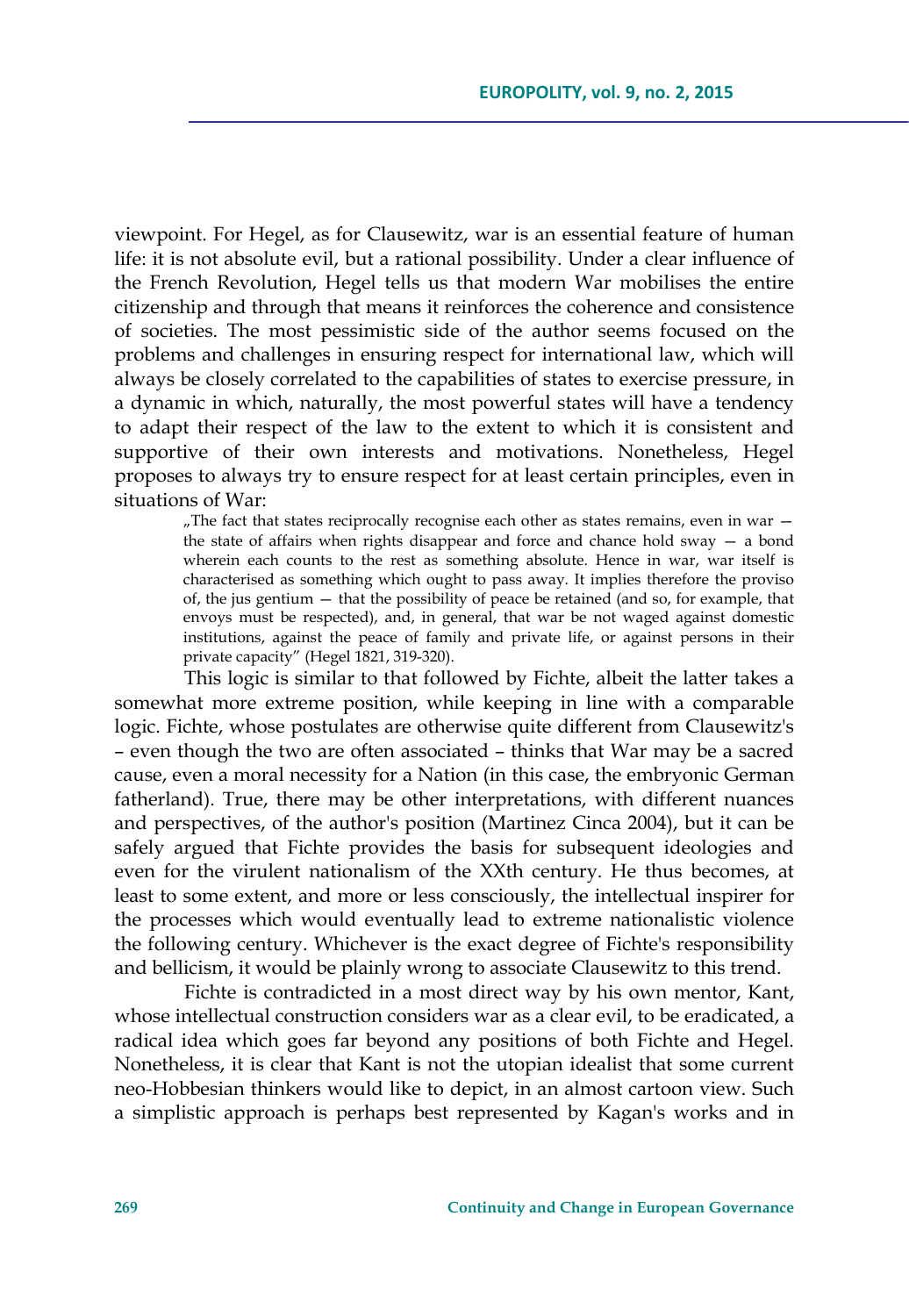particular in his "Paradise and power" (Kagan 2003). This particular book is not far from the easy maniqueism and simplistic style of fashionable self-help best sellers.

Immanuel Kant speaks to us, in reality, of an ever closer movement towards perpetual peace; it is not about the establishment of a Kingdom of Peace on Earth, and even less about the creation of a utopian society. What the Prussian thinker proposes is much more rational: a contractual model through which war becomes more and more difficult and therefore less likely. It is not difficult to find this idea in the foundational thesis behind the birth of the current European Union; on the contrary, this is part of the basic approach of founding fathers such as Jean Monnet and Robert Schuman, whose historical gamble for a Community bringing together former rivals had a Kantian flavour from the very start. There was and there is, however, a constant realistic approach underlying the process of European integration, combined with an idealistic element: it is a possibilistic logic, a Kantian one. This is also what has been given the name of "functional" method of European integration: the achievement of broader goals through realistic, small steps. One clear reference to this can be found in a relatively recent and rather courageous speech pronounced – perhaps with a bit wishful thinking – by former Commission President Prodi at the University of Ulster in 2004:

> "Kant may have been pleased to see what we have done in the European Union - a form of supranational democracy in a Union of sovereign Member States. In some way, our Union enshrines the essence of Kant's federation of sovereign democracies" (Prodi 2004).

In that sense, Kant is not at all in contradiction with the deeper level of philosophy underlying Clausewitz's works. Both authors are in agreement that violent conflicts follow a social, collective, political logic; that they are not just punctual interruptions of reason, but, unfortunately, part of the nature of human society. None of them, on the other hand, preconizes the necessity or desirability of war. True, Kant (1795) condemns from the start bellic violence from a moral point of view while Clausewitz does not explicitly do so. But we must bear in mind that passing any kind of global moral judgment is not at all the objective of the latter.

This coincidence, or confluence, between Kant and Clausewitz, is an important point which deserves to be highlighted, as Clausewitz is too often mistakenly associated to a supposedly active bellicism, and this erroneous interpretation is at the origin of the appropriation of the thesis of the German thinker by the "hawks" from different schools of thought, past and present, across the Planet, as we will see in subsequent chapters.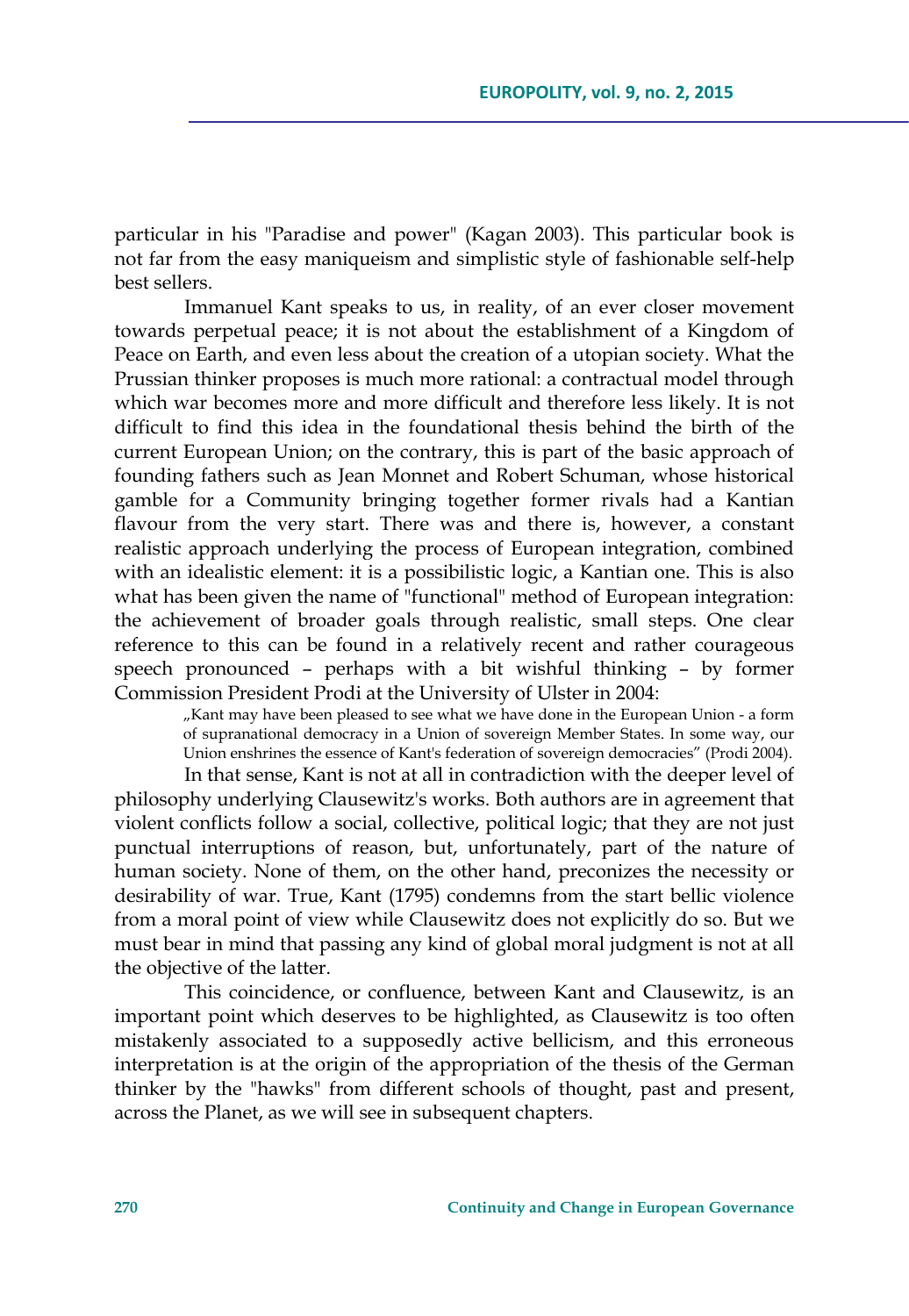## **4. AN IMPLICIT ETHIC DIMENSION**

As we have noted earlier on, Clausewitz is careful to avoid any grand declaration of principles either in favour or against the legitimacy of war; beyond a small number of side comments which are often of difficult interpretation, there is no significant explicit declaration in either sense. However, this does not mean that his work lacks any implied prescriptive ethical dimension. Quite the opposite: his insistence on the strength of moral reason, even though considered from a utilitarian point of view (that is to say, moral reason plays a role in military affairs because it has a strong impact on effectiveness and therefore must be taken into account by any military planner), constitutes a clear re-introduction of the moral dimension in the bellic area. Even from that limited, utilitarian point of view, military action has in that sense a complex implicit moral dimension: it can become the resort of the weak, whenever they are motivated by the belief in a just cause, to successfully defeat a more powerful, but less convinced of the sanctity of his mission, enemy.

It is interesting indeed to take a moment to examine the consequences of this important aspect of Carl Clausewitz's work. Military strategy, intelligence, and understanding of the laws ruling War is for the author a weapon not necessarily at the disposal of the most powerful contender, but belongs to those who have the intellectual capacity and courage to accept the true nature of armed conflicts. It is absurd to see in Clausewitz a proponent of absolute War and even less, as some tried to demonstrate after World War Two, the inspirer of the remarkably desperate and unreasonable resistance by the Nazi forces and German society at large, long after the disappearance of any reasonable expectation of victory, when any rational observer would have concluded that defeat was certain and imminent. Clausewitz's conception is precisely the opposite: he prones rational analysis of conflicts, and limitation of those to the achievement of the political objectives of the actors. It necessarily follows that both absolute War as well as continuation of the conflict when the result is clearly certain, and it is only a matter of time to reach it, lacks any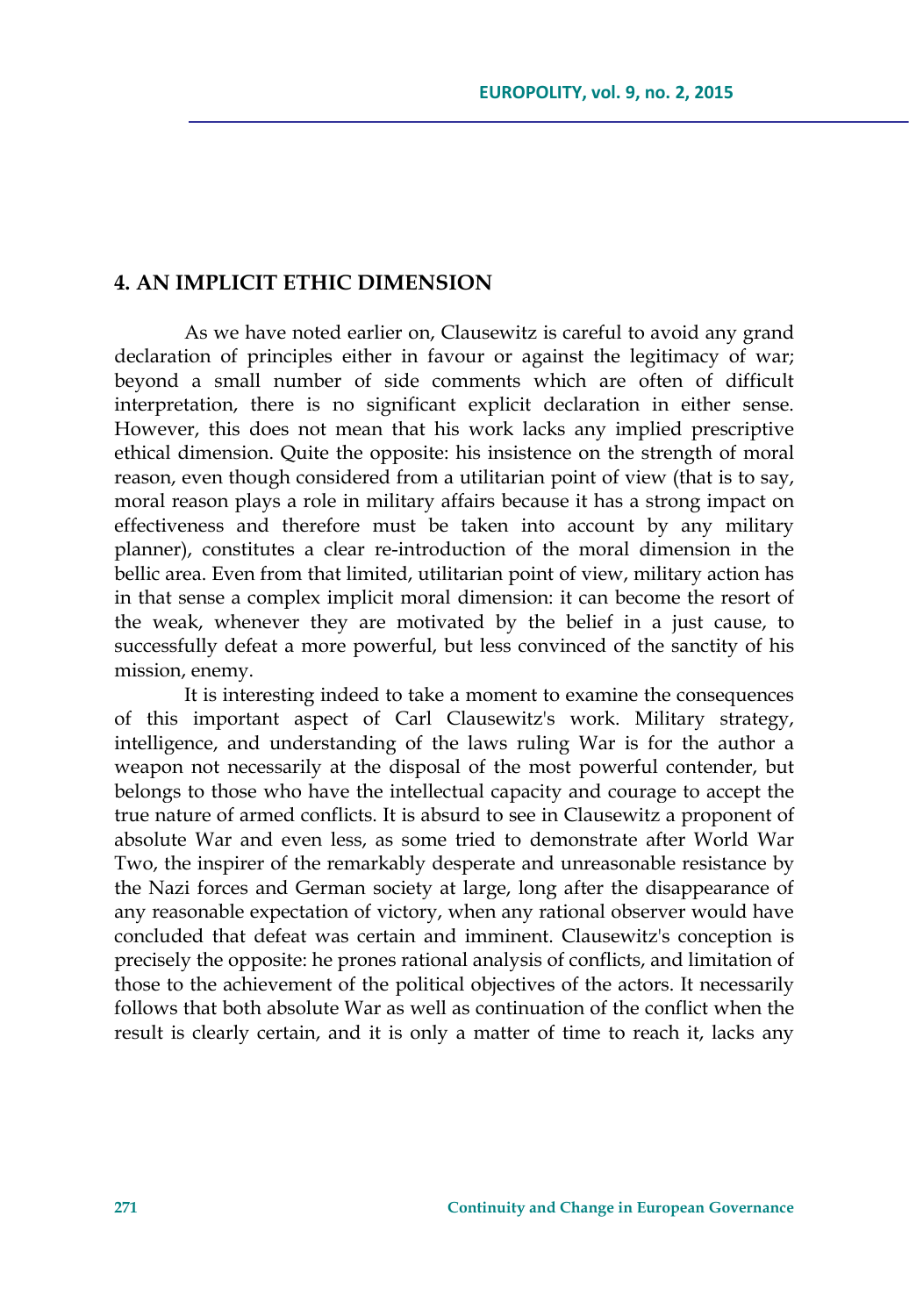sound rational foundation, according to the author. In that sense, numantine<sup>1</sup> resistance – or extermination War – do not fit in Clausewitz's construction.

Military strategy as the weapon of the righteous weak: this is indeed an extrapolation, among many other possible ones. Clausewitz himself never goes as far as that, because that would be a moral prescription and we have abundantly made it clear that this is not the point of the author. Neither in one sense, nor in the other. It would be as wrong to criticise an imaginary ultramilitarism, as to utilise Clausewitz to support absolute War, or War to the point of extermination.

#### **5. WOLFOWITZ'S PARADOX**

In 1990 Paul Wolfowitz outlined on paper his main thesis, which would prevail for very long years in the United States' official military doctrine, which it continues to influence today – perhaps in a more insidious, indirect way – on the basis of a model which claimed to be based, among others, precisely on Clausewitz. In a very summarized way, we could say that his basic point is that the United States, endowed with unprecedented power and with the appropriate structures to make it work, must prevent its adversaries from reaching positions of power through all necessary means including, if need be, unlimited (in terms of intensity) and preventive war.

> "I think one has to say it's not just simply a matter of capturing people and holding them accountable, but removing the sanctuaries, removing the support systems, *ending states* [emphasis added] who sponsor terrorism. And that's why it has to be a broad and sustained campaign" (Wolfowitz 2001).

Long before the above declarations, Wolfowitz had put on paper in a famous draft the pillars of his doctrine for pre-emptive and unilateral action in the draft Defence Planning Guidance (US Dpt. of Defense 1992); and he had also signed, together with a remarkably large number of those who would be the future "hawks" in the George W. Bush Administration, a very telling collective letter:

"The only acceptable strategy is one that eliminates the possibility that Iraq will be able to use or threaten to use weapons of mass destruction. In the near term, this means a

<sup>1</sup> Numantia, Celti-Iberian village in Central Spain, is said to have resisted Roman conquest until the very end, when according to traditional accounts, most of the surviving inhabitants and warriors burnt their city and threw themselves into the flames. *Gaius Plinius Secundus* sang the courage of the defenders.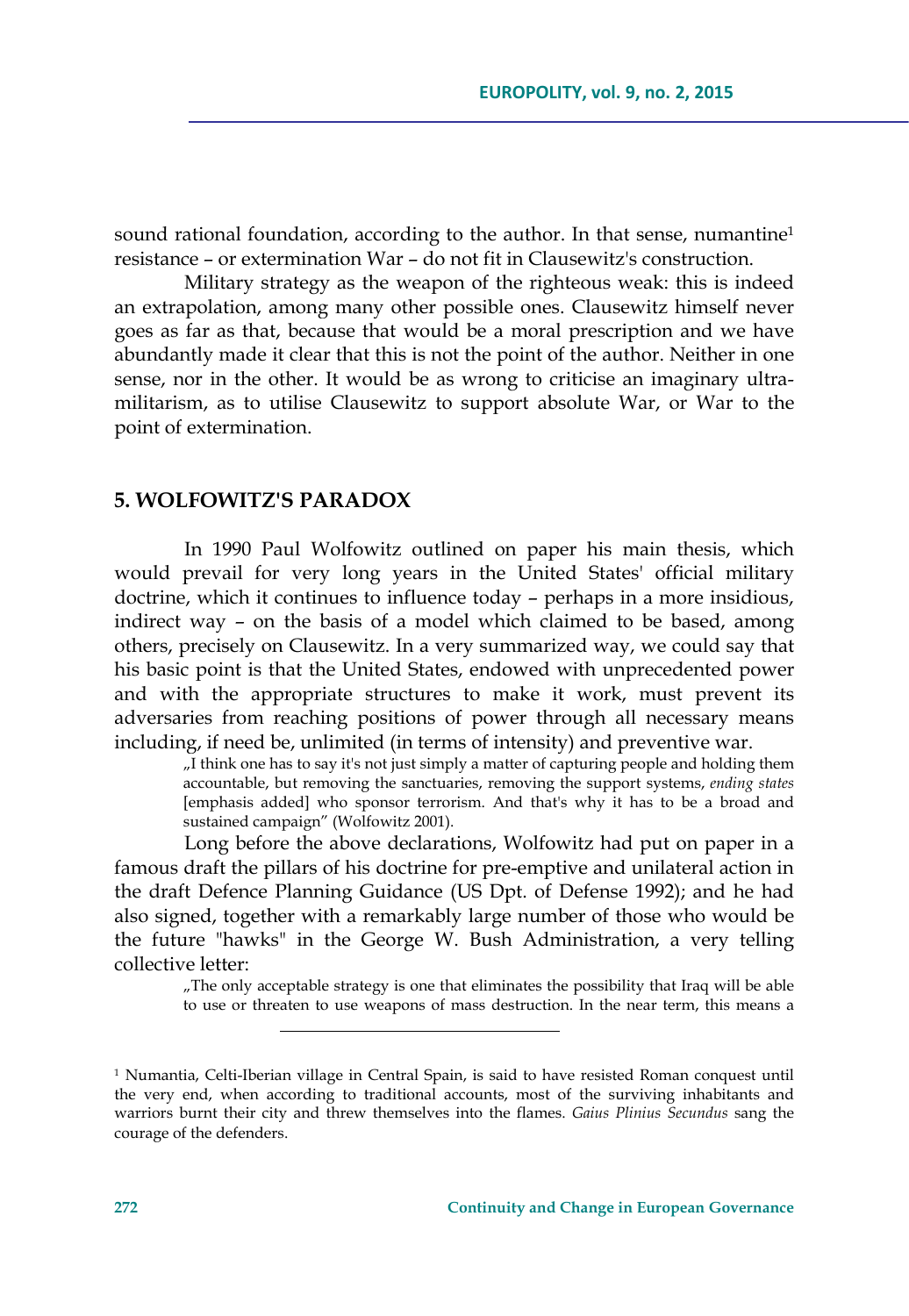willingness to undertake military action as diplomacy is clearly failing. In the long term, it means removing Saddam Hussein and his regime from power. That now needs to become the aim of American foreign policy" (Abrams *et al*. 1998).

This is in stark contrast with the Powell Doctrine, which was predominant at that stage and which advocates i.e. for proportional use of force and exit strategies. As Powell (1995) himself put it, prior to deciding to go to War, all "political, diplomatic and economic means" must be tried.

Some eminent thinkers have tried to link this line of thought with a socalled new-Wilsonianism (Nye 2004); they seem to forget, however, that the Wilson Doctrine can't be narrowed to the promotion and defence of the interests of the United States, but refers to values globally valid and supported by supra-national institutions, both points – in particular the latter – inapplicable to the Wolfowitz Doctrine. Proposals such as Fukuyama's, which could be interpreted as aiming at helping failed States (Fukuyama 2004), are in reality motivated by concern regarding the effects the de-composition of the institutions in such States could have on other Countries. This is, obviously, not Wilson's motivation. What is more, the underlying subplot in Wolfowitz's thesis is precisely an alleged – but not demonstrated – failure of progressive interventionism, with the collapse of its hopes that the World would be marching towards a set of common rules which would effectively safeguard Peace (Bacevich 2013). We are actually much closer to the realism of Huntington, which, with total clarity, upholds the same type of ideas:

> "Western belief in the universality of Western culture suffers three problems: it is false; it is immoral; and it is dangerous. That it is false has been the central thesis of this book" (Huntington 1995).

It is urgent, according to Huntington, to revise Western action and to undertake an effort to win allies and create safety firewalls, in order to maintain techno-military superiority:

"[…] and, most important, to recognize that Western intervention in the affairs of other civilizations is probably the single most dangerous source of instability and potential global conflict in a multicivilizational world" (Huntington 1995).

Wolfowitz's thesis is, as we can see, an intellectual manifestation which is very close, almost identical, to the rather apocalyptic doctrine of Huntington. It has little to do, however, with Clausewitz, whom he claims to appreciate as one of the sources for his thinking.

The paradox is that Clausewitz's thought, when analysed in depth, is actually supportive of conclusions opposite to those of he who claims to be his pupil. Indeed, the Prussian thinker clearly distinguishes between total war – the destruction of the enemy, illustrated by the above quoted language of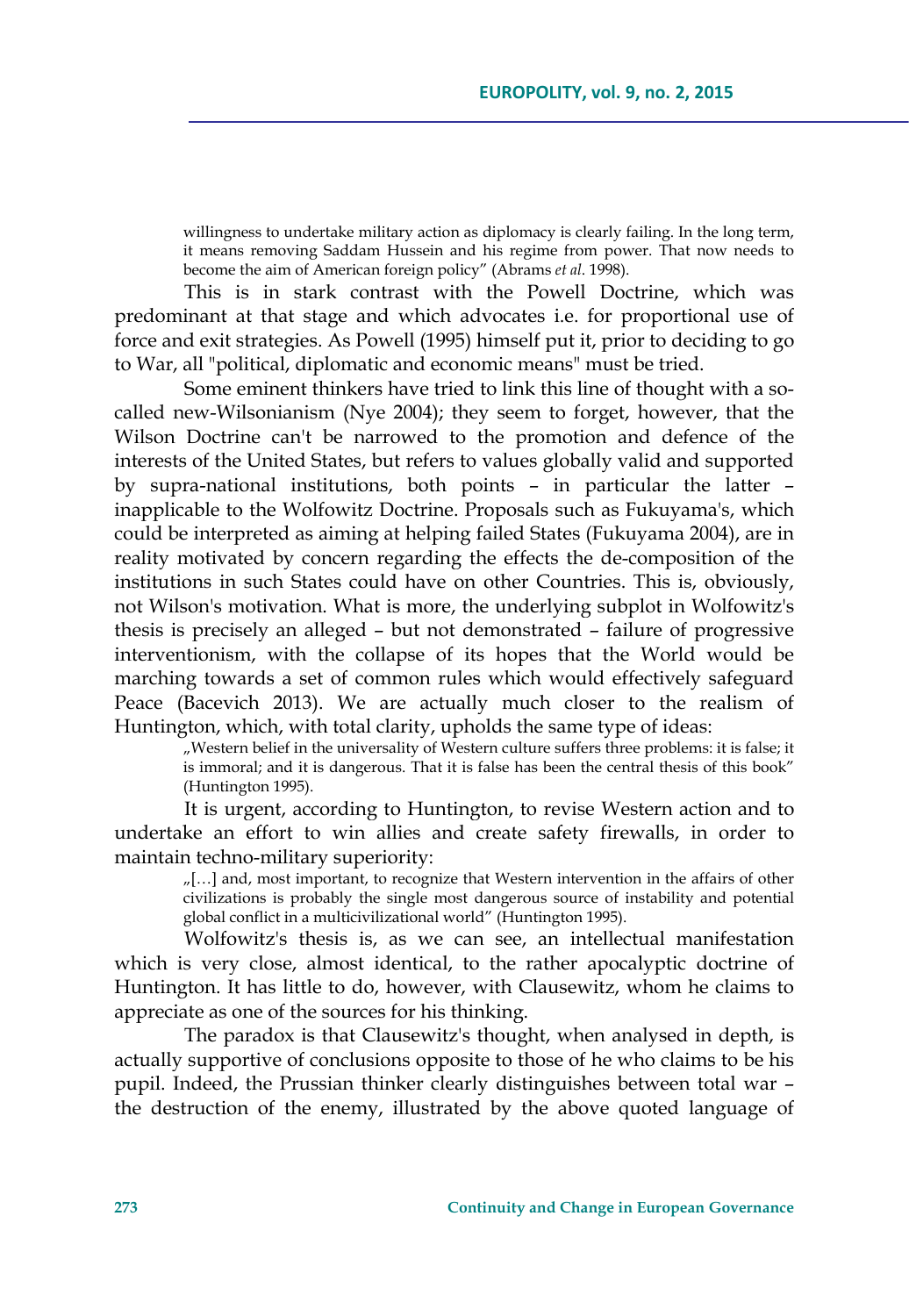"ending states" – and ideal war – the achievement of sufficiently satisfactory, limited objectives. Moreover, his main thesis, on the rationality of war, is implicitly in frontal contradiction with extermination war or total destruction. The latter is usually impossible and therefore not a rational option except in extremely limited circumstances, and in that case it would not be desirable anyway: in a situation of such a disparity of power, that would permit one side to destroy the other so thoroughly, the same objectives could surely be obtained through more limited efforts. Indeed, war is for Clausewitz – and this is perhaps the best definition ever proposed – violent action to compel one of the subjects to submit to the will of the other. Under such premise, rationality of the process and of the subjects impose limitation of war to the minimum required for submission. When the enemy fulfils our will, war ends.

Now, the only situation in which an enemy on track to defeat will continue to fight until its destruction – a situation likely to lead to "total War" – is when conditions for Peace are not rational enough to offer incentives preferable to the continuation of war, even if that leads to certain defeat. That is to say, war will continue to its ultimate consequences whenever the demands by the prospective victors will not have sufficient rationality in order to offer a minimum acceptable to the impending losers. This may happen in particular when decisions are taken outside the rational process, by emotional, visceral or mystical reasons, impervious to logic.

What to say, then, about the appropriation of Clausewitz to justify preemptive war? A good example, and another profoundly misleading misinterpretation, can be found in the final version of the famous 2002 US National Security Strategy, which, while loosely claiming Clausewitzian roots, indicates that:

"[The] greater the threat, the greater is the risk of inaction – and the more compelling case for taking anticipatory action to defend ourselves, even if uncertainty remains as to the time and place of the enemy's attack. To forestall or prevent such an attack by our adversaries, the United States will, if necessary, act pre-emptively" (NSS 2002).

On such basis, the intellectual civil and military group associated to Paul Wolfowitz concludes that the "anticipatory action", better known as "preemption", is not only compatible with Clausewitz's thought, but it emanates somehow from it. Pre-emption would be for those authors a "success", and it would have "successfully completed a regime change in Afghanistan and Iraq, via its military instrument [and] has made more progress in ten months than the UN has made in ten years" (Dungan 2004, 3). More than a decade after the invasions, with war raging in Afghanistan and Iraq and conflict extended to a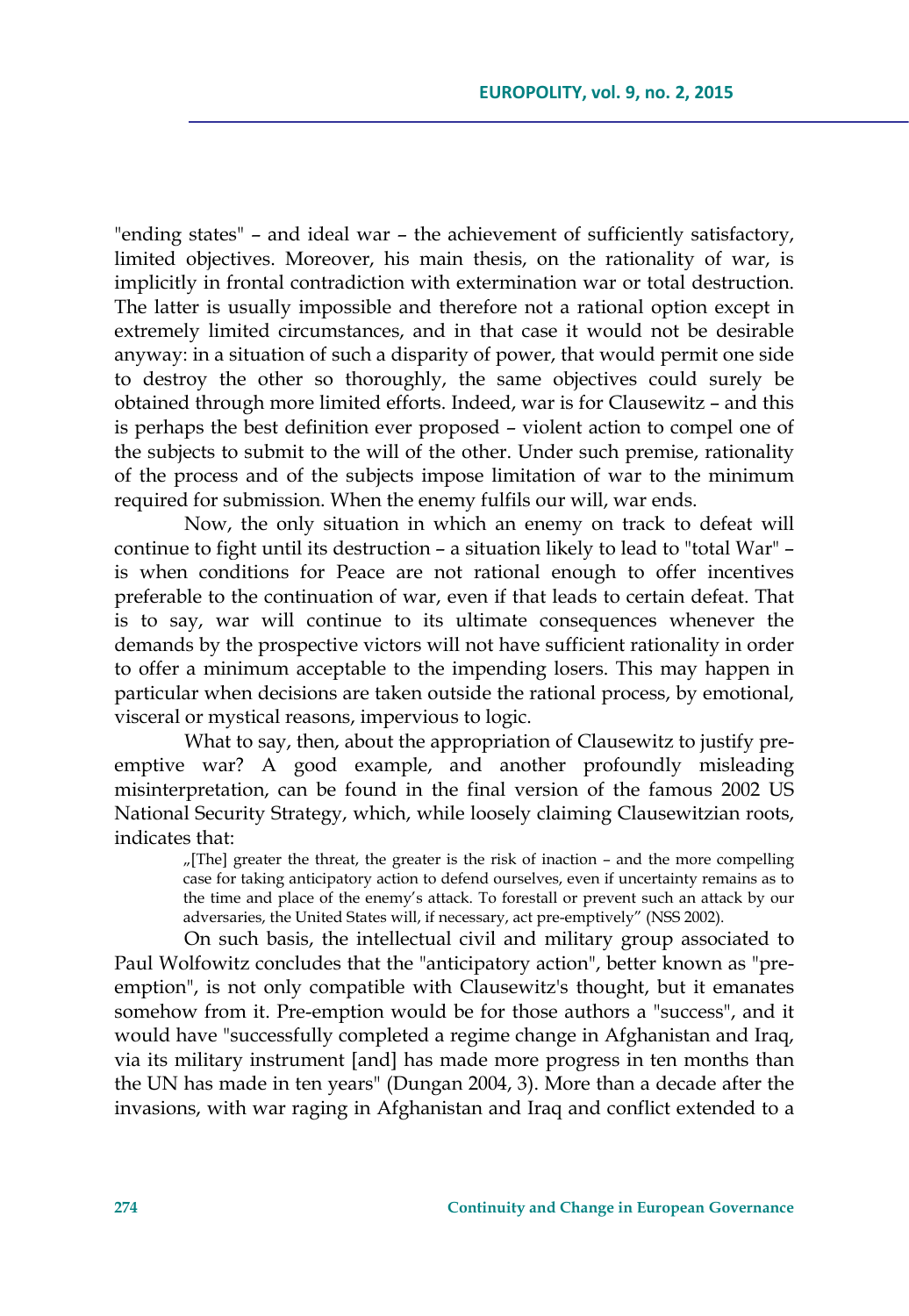point never seen before in the Middle East, it is difficult to suffocate a feeling of bitter irony, evoked by such unfounded triumphalism. Other thinkers have more sophisticated approaches, such as the one which distinguishes between "pre-emption" and "prevention", in order to justify at least partially such doctrines. However, and very significantly, even those admit that *"*On War" might misinform people who are considering preventive war as a policy option (Gray 2007). Indeed, reality is quite different: "On War" can't in any case be interpreted as specifically supporting any doctrine advocating preventive – or pre-emptive – use of War. It is simply a question which does not feature in the book parameters: Clausewitz does not pronounce himself on the matter.

Nonetheless, and on the basis of his position on the diverse, multidimensional nature of War, mixing reason, luck, and passion, it can be inferred that the author is clearly reluctant towards any unnecessary initiation of an act of incalculable and profound consequences, unless all other options are clearly exhausted. I underline all other options because, naturally, there will always be a very large number of options before conflict becomes inevitable. Ultimately the demand for exhausting all possible reasonable options implies a rejection of preventive military action. We can however accept that the limits between "pre-emption" and self-defence may sometimes be blurred: but only the latter is specifically supported by Clausewitz's work. We can therefore conclude with reasonable certainty that the rationality of War as a political act, which is Clausewitz's main underlying theme in "On War" – without prejudice of his accurate consideration of emotional and random aspects of conflict – is a very powerful antidote against preventive War, as well as against extermination War. Regarding the latter, it is important to underline that Clausewitz preconizes the utilisation of overwhelming force only in the battleground: that is to say, in the area of tactics, not in the field of strategy, and even less in the area of politics.

## **6. PRESENT IMPACT OF THIS INTERPRETATION**

Paul Wolfowitz's thesis is, as we have seen, just the opposite. This is probably due, at least partly, to the extraordinary ambition of his "minimum objectives", which are basically nothing less than to *destroy* USA's opponents. This is really almost the opposite of what Clausewitz proposes – in particular in "On War"; yet the former author invokes frequently the Prussian writer. Such a misappropriation - perhaps misinterpretation – of Clausewitz's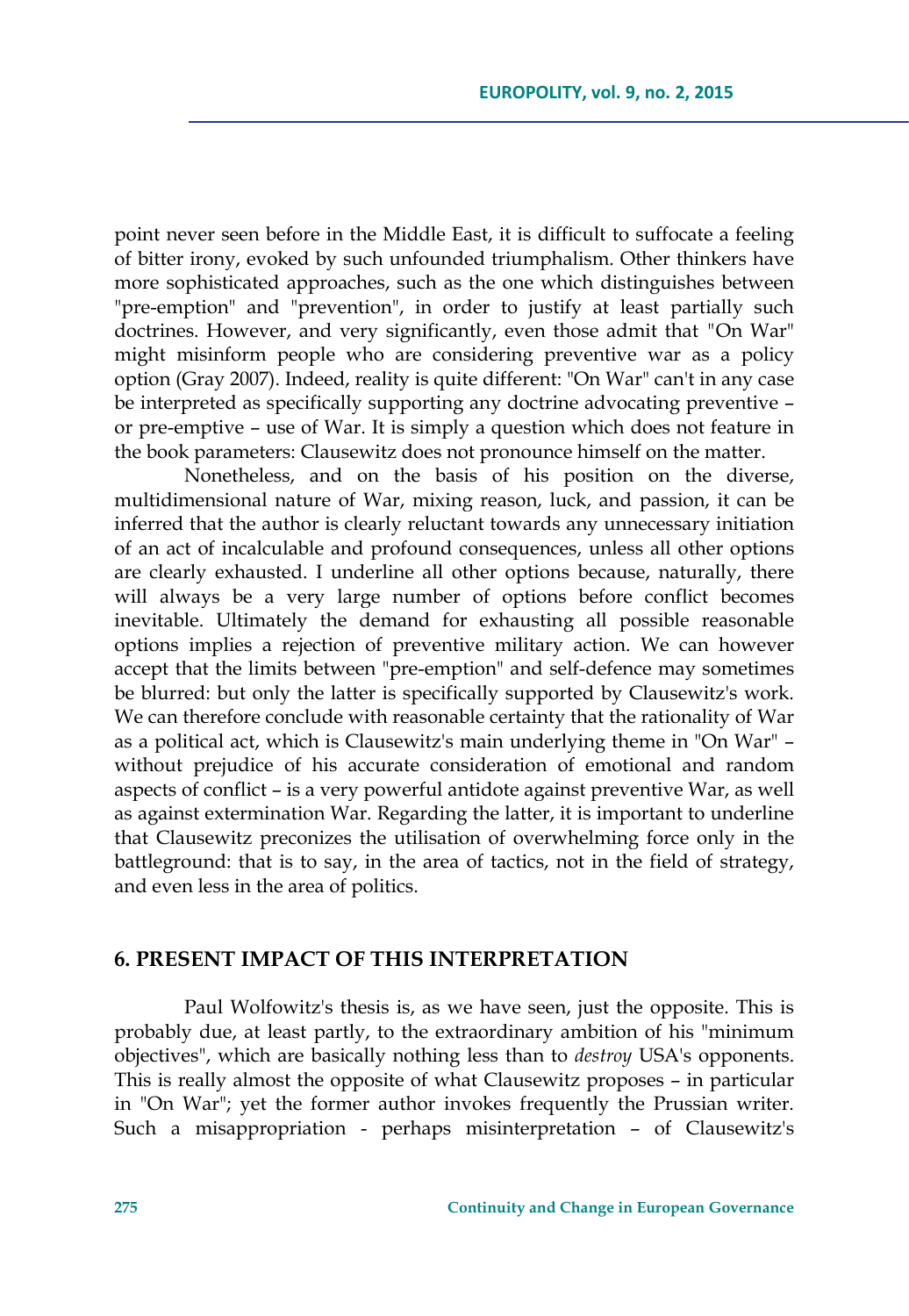positions has been a regular feature, a historical constant, which has created numerous, unnecessary problems, hindering efforts to apply Clausewitz's real thinking to the quest for Peace and stability. One could almost say that the works of the Prussian, and in particular "On War", are cursed with such a misinterpretation: indeed, from the very beginning, from the very first print, "On War" suffered spurious alterations which, even though subsequently corrected, seem to have left as a strange heritage a certain trend to permanently "correct" the work of this author in one sense or another, with overly numerous reviews being in turn criticised by other, equally numerous authors. For example, it is worth highlighting the criticism of professor Keegan's interpretation which is presented by C. Bassford in "War in History". In essence, Bassford maintains that professor Keegan's rejection of Clausewitz stems precisely from this type of bellicist misunderstanding (Bassford 1994).

The Wolfowitzian version of this constant misunderstanding could perhaps have been relegated to the obscure realm of abstruse political science curiosities, had it been conceived under different circumstances. As it happens, it was established just before one of the main cataclysmic events in recent times, one of a particularly spectacular nature, which gave it unprecedented global repercussion. This, combined with a conjunction of political circumstances, created the conditions for Wolfowitz's thesis to receive, despite their evident mistakes, a remarkable impulse and momentum, with consequences lasting to this date. That cataclysm was, of course, the set of terrorist actions perpetrated on the 11th of September 2001. The thesis of Wolfowitz would play over the next years a key role in the definition of policy reactions by the Republican George W. Bush Administration. And, in spite of later developments, they continued to play a certain role in subsequent events, with continued consequences in present times.

That is so because, despite the rapid succession of rise and fall in Paul Wolfowitz's subsequent career, and the loss of personal prestige after his removal from the World Bank, his thesis remained relatively unaffected. A historical misunderstanding was thus stabilised and continues to be regularly brought back to the fore today. This misunderstanding is most particularly widespread among those who support the most bellicist theories within neoconservative movements, but other sectors are not unaffected either. Notwithstanding the existence of a real stream of interesting academic contributions recalling Clausewitz's works real meaning, the Wolfowitzian misinterpretations continue to create confusion. It is an urgent task to address this problem, so that the theoretical contributions from "On War" can play to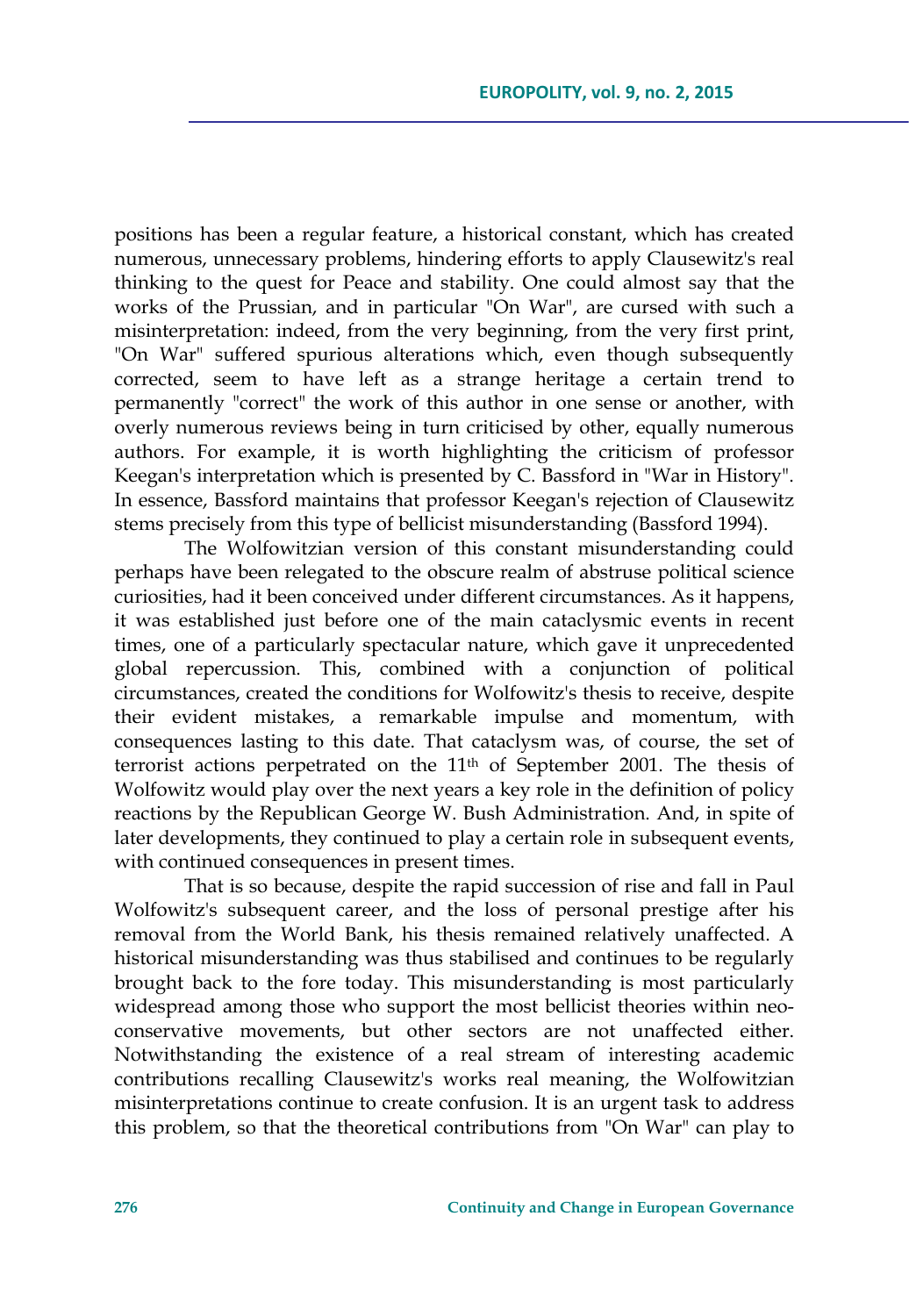the fullest their enormous role in promoting reason and pragmatism. And, ultimately, to ensure that the cool-head thinking of the Prussian is not misinterpreted as a celebration of war:

"As war is no act of blind passion, but is dominated over by the political object, therefore the value of that object determines the measure of the sacrifices by which it is to be purchased. This will be the case, not only as regards extent, but also as regards duration. As soon, therefore, as the required outlay becomes so great that the political object is no longer equal in value, the object must be given up, and peace will be the result" (Clausewitz, Book I, Chapter II).

#### **7. CONCLUSIONS**

Sadly, Clausewitz died before the publication of "On War", thus depriving upcoming generations from possible revisions and updates, and more importantly, from any clarifications by the author on the most obscure chapters of his work. Both Clausewitz's demise and the publication of his work preceded by one decade and a half the arrival of the 1848 wave of nationalistic revolutions throughout Europe; the latter would have been, undoubtedly, a most interesting element to integrate in the military analysis of our thinker, both on the mass mobilisation element, as well as on what concerns the purely military aspects of the confrontations. Clausewitz's work relative ambiguity and even cryptic nature – the latter often hidden behind a false *façade* of simplicity – also contribute to the remarkable diversity of interpretation, including on key premises. Nevertheless, Wolfowitz misinterpretation, closely connected with the general postulates which provided the framework for the disastrous organisation of the Second Iraq War adventure, remains beyond any doubt one of the most damaging ones, in terms of theoretical and practical impact. This crystallised, notably, in an approach which overlooks any meaningful gradualism, dismisses global inter-departmental approaches, and conspicuously ignores the need for an exit strategy.

The traumatism created by the collapse of the actions undertaken under this approach has greatly contributed – and this is possibly one of its gravest consequences – to subsequent unfortunate decisions and even to a trend towards inhibition in the face of pressing needs to act in other conflicts where a more rational approach – a more Clausewitzian approach- would have clearly been more appropriate and more effective in stopping or at least reducing violence and instability. The case of Syria seems a very clear illustration. In view of the evolution of events, it is fair to say that the wrong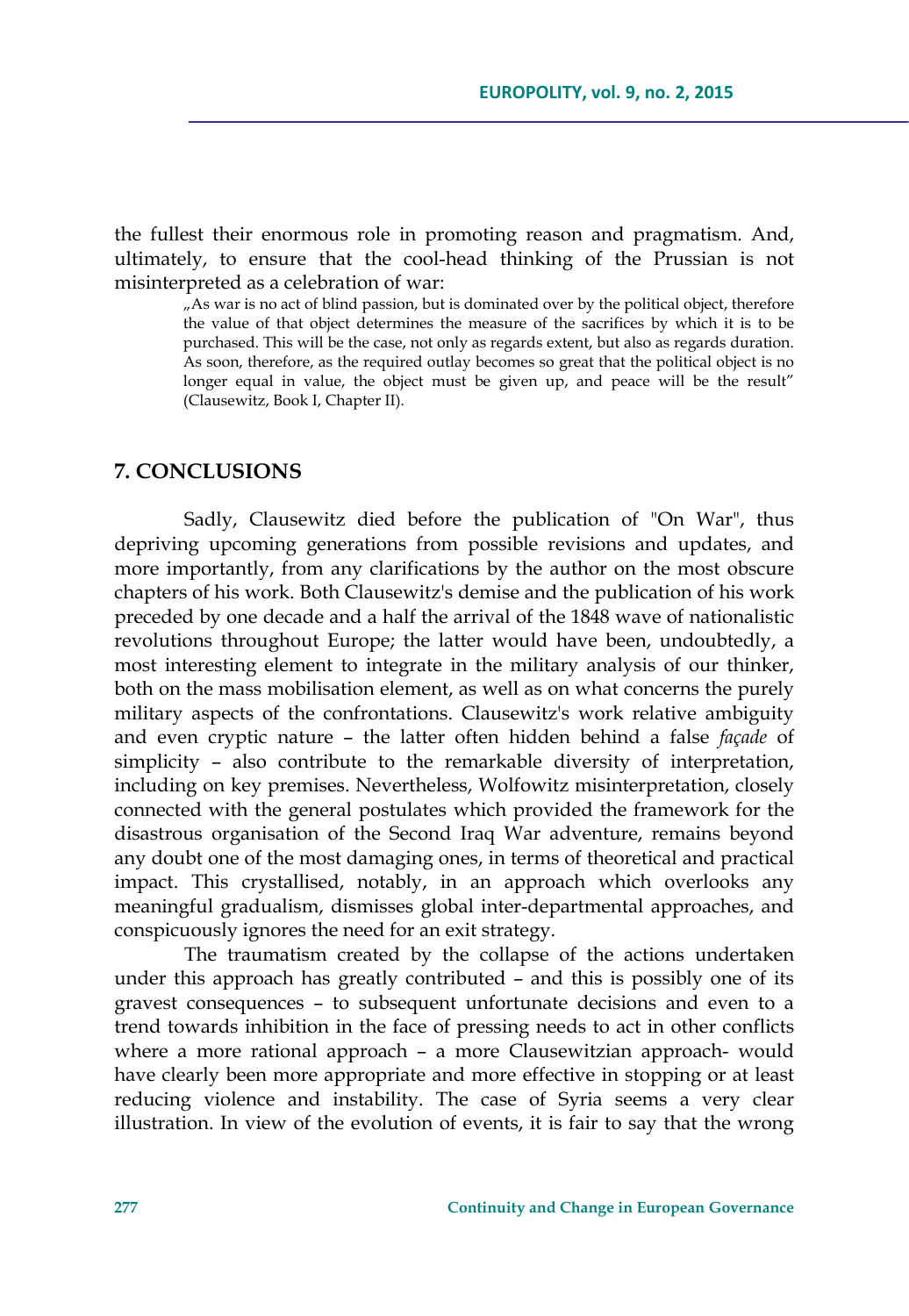decisions and mistakes made on Iraq have saddled subsequent key decisions in Syria – while the situation in that Country remains terribly chaotic. The extremism of Wolfowitz's postulates, and the tendency towards inhibition in front of highly complex, almost un-understandable conflicts, which are not considered political but cultural, are actually two sides of the same coin. Confronted with an imaginary irrationality of war, leaders and citizens seem naturally deemed to choose between inaction or excessive action. Under this approach, intermediate options seem to be lacking. It is in that context that an appropriate interpretation of Clausewitz is more necessary than ever: the Prussian tells us clearly that War is a political act, necessarily situated in the realm of reason, and only reason can provide effective, appropriate and lasting solutions and responses. This is an exercise which, quite naturally, requires many nuances and balancing acts, beyond the simplicity of the previously examined extreme positions.

In summary, war is a political act; has always been, will always be. This could perhaps be the formulation to capture Clausewitz's best and longer lasting intellectual legacy. It is important to stress that this does not mean that war is inherent to politics, that it is necessary, nor that Peace is a utopian state of affairs. True, Clausewitz is clearly not proposing to "abolish War". He is not, however, opposed to defending Peace as the most desirable state, and he never hints at any kind of opposition to the regulation of possible cases where war can or cannot be legitimate. Indeed, an in-depth reflection on the thesis of political rationality of war could reasonably lead to the conclusion that in order to avoid armed conflicts from a preventive point of view, as well as to limit their destructive reach and duration once they have started, rationality, moderation and regulation are appropriate, necessary and effective instruments. It is my belief that this is a natural extension of Clausewitz's postulates, and that this conclusion is consistent with his key "On War" masterpiece on the matter. On the other hand, it is clearly incompatible with Wolfowitz's interpretation, and its subsequent variations. I believe we have demonstrated that this is because Wolfowitz's vision can't reasonably claim to be based on Clausewitz's work. In these turbulent times, it is urgent to correct this misinterpretation.